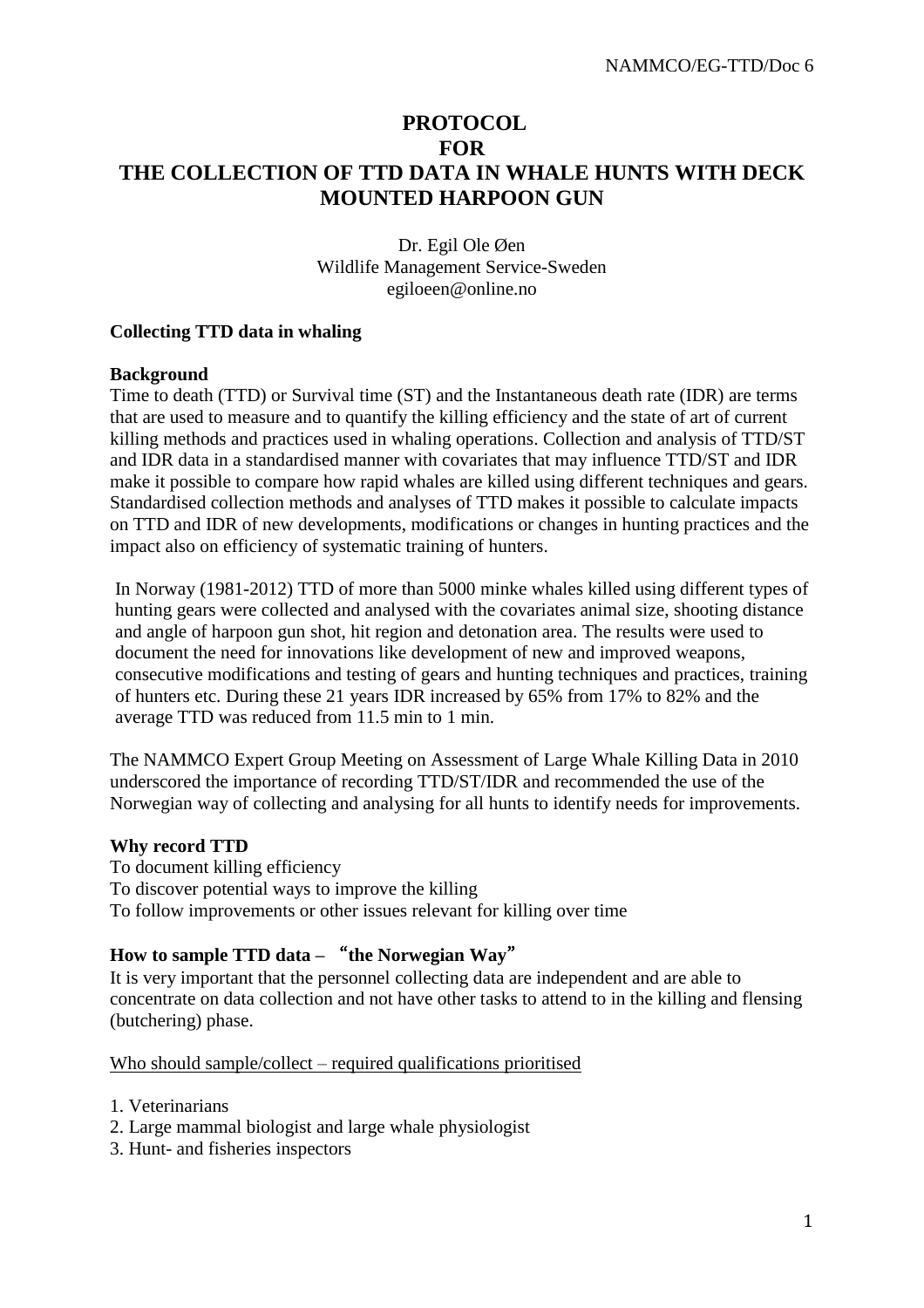The profession of the veterinaries, make them able to better understand and assess the behaviour of the animal when hit, and relate the animals reaction to the death criteria. Large mammal biologists and physiologist may also have this understanding. Anatomical and pathological knowledge is important when assessing damage to organs and gross (macroscopic) changes in vital organs, which can be studied during flensing

If it is not possible to have dedicated personnel that only collect TTD data, scientists/huntfisheries inspectors (preferably with biological background) carrying out research/inspection on board but with necessary time off from his/her own research/inspection during killing and flensing may be used.

Generally, all personnel should receive special training PRIOR to collecting TTD data for whales – category 3 above will generally need more training than category 1 and 2. Such a training course should cover *inter alia*:

A general introduction on whales, whaling and management of whales (abundance estimates, quota setting, national and international management systems)

National laws and regulations – implications for the hunting practise with respect to

- equipment (review of gear and equipment functions and correct use and maintenance
- the hunt itself (searching for whales , shot, hauling, flensing and correct treatment of edible products)
- criteria of death

Description of why data is collected and how it is collected Utensils: watch for measuring TTD

- anatomy and physiology relevant for estimating TTD
- examination of detonation area
- reporting: how to fill out the forms and how to deliver them

#### **Reporting form**

The attached form with guidelines is the one used in the Norwegian minke whale hunt.

For practical reasons the form should be limited to one page. To the extent possible the form should be designed with only "yes/no/unknown" options to tick off.

Comments or circumstances not covered by the form and which the inspector want to inform about may be written either on the back of the form or on a separate sheet.

*It is a prerequisite to fill out the report immediately after the kill has taken place and observations of organ damages have been identified*. It is very easy to forget details after a short while.

The form shall cover information on I. Primary observations/findings and II. Secondary observations/findings.

I. Primary observations/finding are factors that are used directly to determine or that upon review may be used to support, nuance or disprove the given TTD estimate in the report.

Important primary observations are (but not excluding other):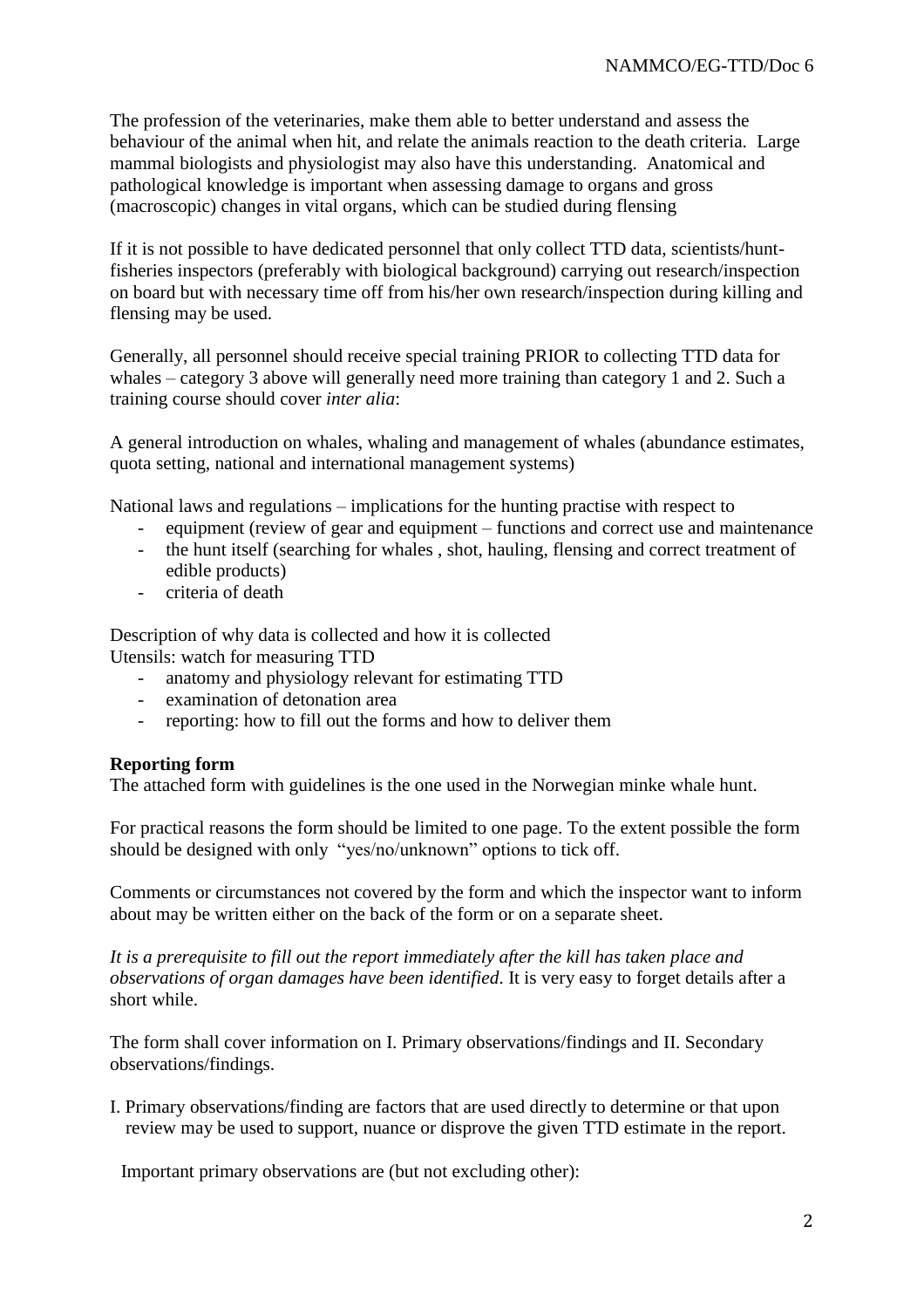- a. Reaction patterns in whales in connection when struck/hit (whale dives, sinks, turns over on its back, swims etc)
- b. Slackening or movements in mouth, flipper or tail
- c. Hit area (harpoon)
- d. Detonation site (grenade)
- e. Gross organ damages bleedings
- f. Estimated TTD

II. Secondary observations/findings is related to aspects of the hunt that may impact the TTD like but not excluding other):

- g. Animal size
- h. Weapon type
- i. Shooting distance
- j. Shooting angle

#### Criteria of death

The International Whaling Commission in 1980 recognized that it is difficult to decide exactly the moment of death of a whale as it is more or less under water when it happens. It was therefore recommended the use of behavioural cues as indicators of death. These diagnostic criteria of death in whales, known as the "IWC criteria", were set to "…the time taken for the mouth to slacken, the flipper to slacken or all movements to ceas". These signs, which can be observed during practical whaling, are to be used in conjunctions with pathological findings made during necropsy. It has been regocnised that when TTD are solely determined on the basis fo IWC criteria, a significant portion of animals will be recorded as being sensible or alive when they are actually are uncounsous or dead.

#### **Quality control of data**

The importance of filling out the form *immediately* during the hunt cannot be stressed enough. The likelihood of remembering details and circumstances correctly after time has passed is low and may normally result in invalid and incorrect information.

Before statistically analysing the data each separate reporting form must be examined closely with respect to errors and possible falsifications of facts.

When in doubt it may be necessary to acquire additional information through interviewing the inspector and hunters, or checking catch data from the existing reporting systems.

To be able to carry out this kind of quality control satisfactory it is a prerequisite to have the necessary biological knowledge in addition to detailed knowledge of, and experience from, whaling.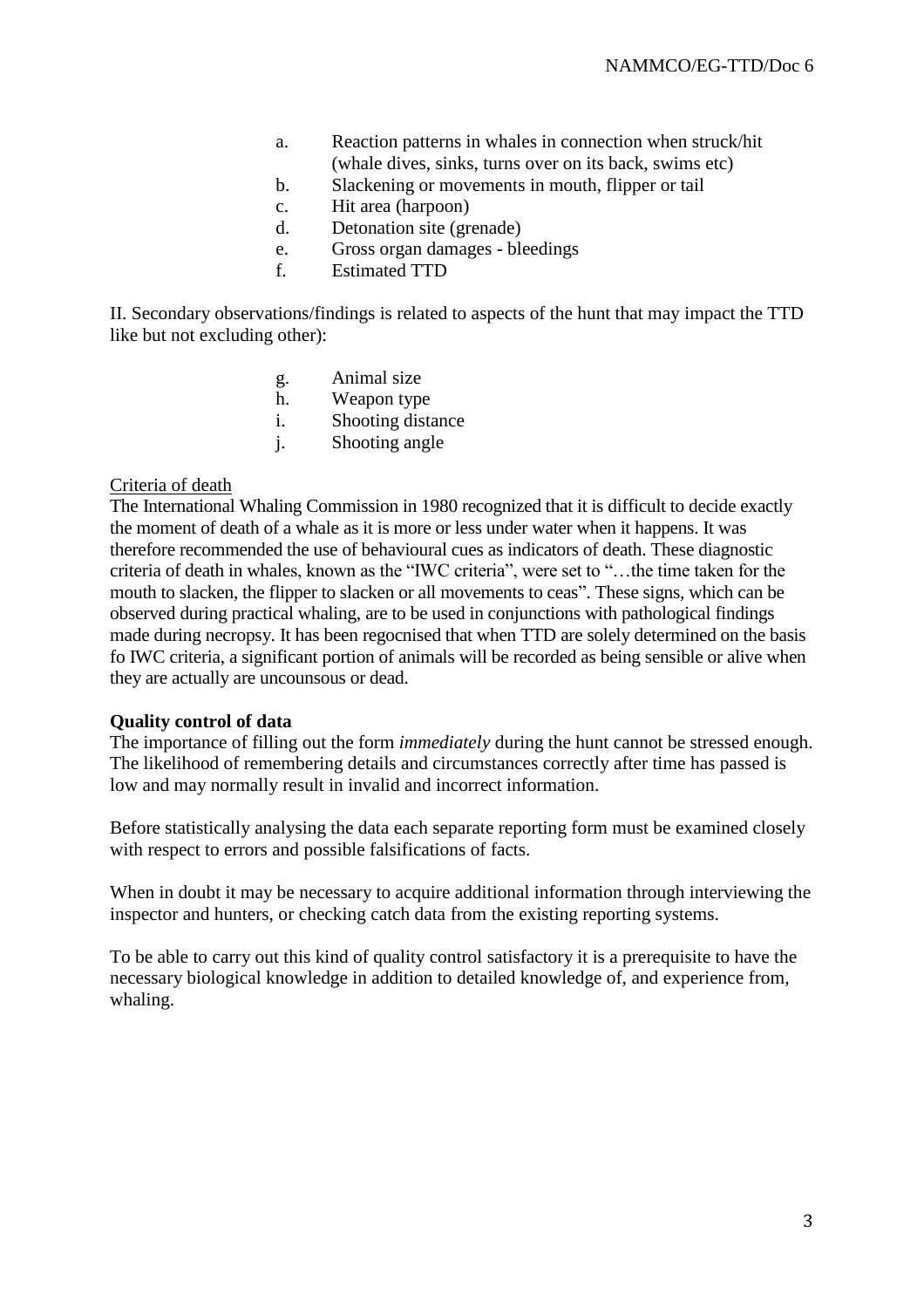## **GUIDELINES FOR THE COMPLETION OF THE CATCH FORM**

#### **Fill out all questions as thoroughly as possible.**

## **If uncertain what to write or if information is missing, note this down. Likewise, give additional comments of any kind.**

**Death criteria** are slackened mouth, flippers slackened (along the sides) and that whales are at rest. It is not always that all of these criteria are present even though the whale is dead. For example, the jaw will not be open when the animal is on its back. Currents and waves can provide movements of the tail. Flippers will not immediately lie completely along the side when the whale dies.

If the whale is conscious or waking up again, it will try to straighten up, move the flippers outwards, close the jaw and give blow and try to dive. Movements in the tail will be clear and coordinated with the other consciousness symptoms.

**Survival time/ TTD:** The time it takes from firing the shot to the whale is dead. Instantaneous kill is specified as 0 or instantaneous in the form. If one is unsure of the time, for example if not all criteria are fulfilled, indicate why and what kind of uncertainty in the form.

In order to verify stated survival time in retrospect, it is very important that the following information are noted as accurately as possible:

- did the grenade work normally?,
- place for recoveries of any grenade remnants,
- shot reactions,
- organ damages,
- mark the harpoon hit area in the figure
- shot angle information.

**Shot direction** indicates the direction where the harpoon comes from in relation to the whales long axis. The direction is indicated by the numbers 1-5:

- $1 =$  directly from the front ( $0^{\circ}$ )
- $2 =$  diagonally from the front (above 0 $\degree$  to 45 $\degree$ )
- $3 =$  sideways (45 $\degree$  to 135 $\degree$ )
- $4 =$  diagonally from the back (135 $\degree$  to 180 $\degree$ )
- $5 =$  directly from the back (180 $^{\circ}$ )

**Shot Distance** is estimated without any technical aid.

**Grenade detonated:** It is very rare that the grenade does not detonate due to technical error. If the grenade did not detonate this may be because the harpoon has not penetrated far enough into the whale body (65-70 cm minke whale) or that the trigger line is cut off. In the case of malfunctioning, indicate probable cause for the malfunction, grenade production number and year.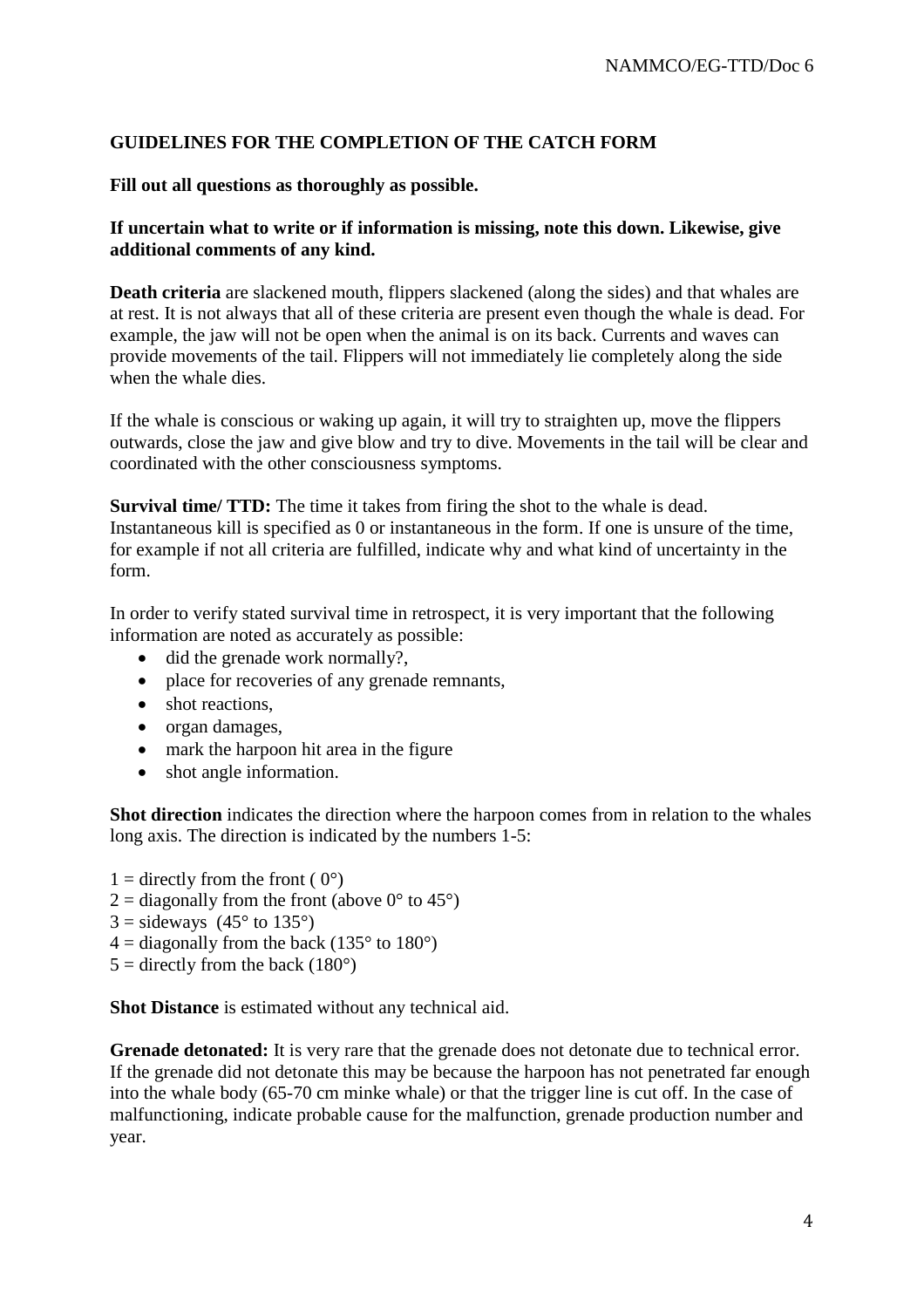Loss notes loss of struck and dead or hurt whale. The cause(s) are described under comments. If possible note where the harpoon hit the whale and if the grenade detonated or not.

**Reaction harpoon hit/detonation:** This information is important for the assessment of the effects of shot/detonation, and are used as when evaluating the survival time.

#### **Visible organ damages after the detonation**

This is important information when assessing final survival time.

The grenade detonates approximately 65-70 cm inside the whale (minke whale). Often there will be remains of the grenade on the detonation site such as residual from the aluminium capsule and one or more pieces of black polyethylene. Damage to organs are observed during flensing or when organs are removed. In the area where the grenade exploded, the tissues and organs will be torn up and there are substantial accumulation of blood in the area. Detonation in the musculature causes massive injuries to muscle tissue and transforms it into a jellylike mass without normal tissue structure up to  $20 - 30$  cm from the detonation site.